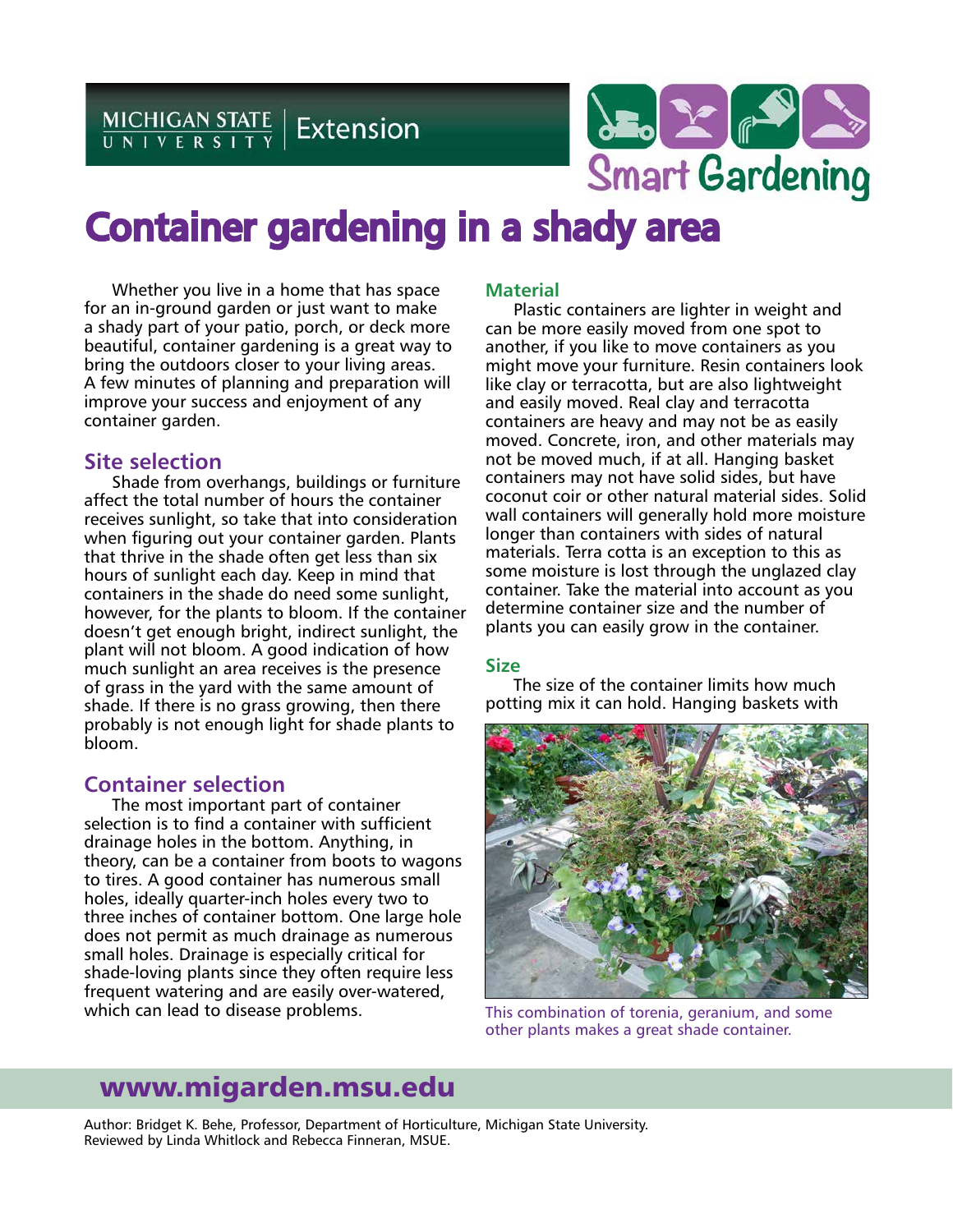coir (coconut fiber) sides in the shade will not require as much water as the same container in the sun. If you don't want to water very often, select a larger volume container and one with solid side walls.

#### **Potting mix**

It is best to use a potting mix, one you purchase or make, rather than field soil in any container. Lighter mixes will drain better, have better root development, and will give you a lighter total container if you want to move it. Mixing equal parts (by volume) of peat moss and perlite makes a great potting mix for most plants. You can also purchase potting mixes, but



This grape vine basket of new guinea impatiens, coleus, and creeping jenny can tolerate some sun to part shade.

avoid heavier "potting soils," which may not drain well. Heavy soils are especially problematic for plants in the shade. Often, salt from fertilizers can build up and appear as white salty residue on the top of the potting mix.

Fill containers with mix and wet the dry potting mix with warm water before adding plants. In very large containers, use solid pieces of Styrofoam to fill no more than a third of the total volume of the container. **Do not** use Styrofoam peanuts to fill a part of the container. Often, these peanuts are now biodegradable and will "melt." Larger pieces of Styrofoam won't compact and will just take up space, saving some money on potting mix.

# **Plant selection**

#### **How many plants do I need?**

As a general rule of thumb, select approximately one plant for each six inches of the diameter of the top of a round container. For example, if your container measures 18 inches across the widest part of the top, then use only three plants in that container. Often, larger diameter containers are deeper and can hold more potting mix. If you over-crowd a container, plants won't grow as well and you will be watering very often. If your container is square, calculate the area of the top of your container (a six-inch by two foot window box has 144 square inches) and then divide by 36 square inches for each plant (the window box would hold 144/36 equals 4 plants).

#### **What kind of plant shapes should I use?**

After plant number, think about creating living art by adding a thriller, filler, spiller and (space permitting) chiller. The **thriller** is a tall plant that gives the container the visual element of height. The **filler** is the plant that is as wide as it is tall and "fills" the container. The **spiller** is a plant that goes over the side of the container or "spills" over the edge. The **chiller** is the cool plant or one that might create a visual focus or draw the eye to the container. The following table (next page) has some suggestions for the four types of plants in a shady container garden.

# www.migarden.msu.edu